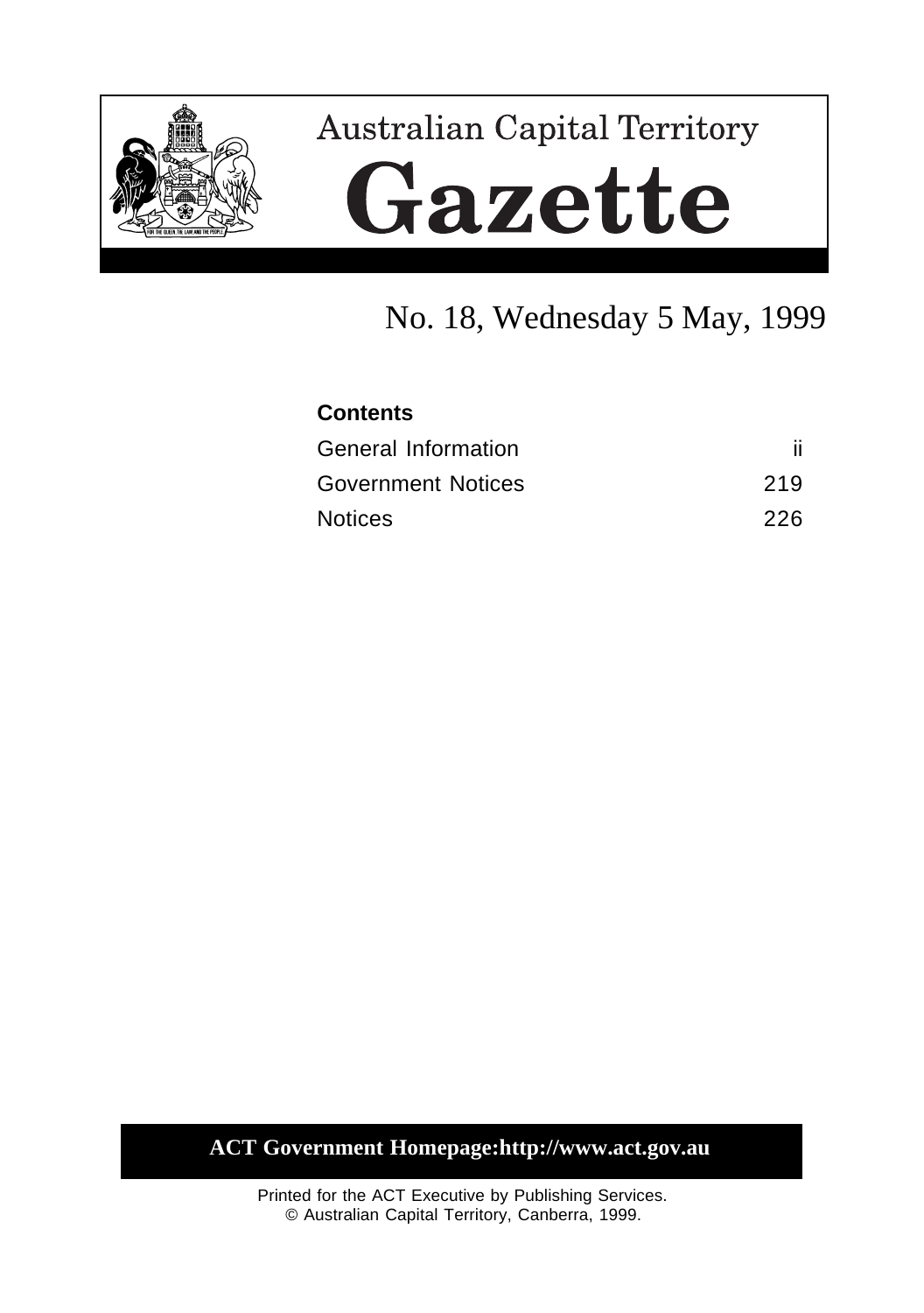# **GENERAL INFORMATION**

#### <span id="page-1-0"></span>**ACT GOVERNMENT GAZETTE**

The ACT Government Gazette is published each Wednesday. The sections included in the publication are:

- General Information;
- Government Notices;
- Purchasing and Disposals;
- Invitations to Tender, Quote or Register Interest;
- Contracts arranged, and
- **Private Notices**

(Australian Public Service notices will continue to appear in the Commonwealth of Australia Gazette).

#### **CONTACT DETAILS**

ACT Gazette Officer Publishing Services GPO Box 158 Canberra Act 2601

Phone: (02) 6205 0484 Fax: (02) 6205 0266 **e-mail: gazette\_office@dpa.act.gov.au** ACT Gazette Office Level 7, Macarthur House Wattle Street Lyneham 2602

#### **Notices for Publications**

Notices for the Gazette are to be lodged by 12 noon on the Wednesday prior to publication. Notices can be lodged in advance in hard copy or facsimile, by electronic mail or diskette, with a brief message of instruction and a WORD compatible document attachment.

A Gazette Request Form must also be delivered to the Gazette Office, by hand, mail or fax. For copies of this form please telephone the Gazette Office or go to www.act.gov.au/government/reports/pub/gazreq.doc.

Signed notices must be sighted by the Gazette Office before gazettal can proceed.

#### **Purchasing and Disposal Codes** may be accessed on the ACT Government Website:

www.act.gov.au/government/report/pub/gazette/p&d.pdf. Alternatively, you may obtain a hard copy listing by contacting the gazette office.

#### **Private Notices**

The fee for a private notice is as follows:

• minimum charge \$1.00 per word or \$100.00 whichever is the greater.

Cheques are to be made payable to 'Publishing Services' and are to be forwarded to the Gazette office with a copy of the notice (Either on a PC formatted disk in WORD, or if the notice has already been emailed, a hard copy of the notice) and Gazette Request Form. Payment can be made by EFTPOS (Bankcard, Visa or Mastercard) by telephoning the Gazette Office. Payment must be received before gazettal can proceed.

#### **Purchasing and Subscriptions**

Copies of the ACT Government Gazette may be purchased at a cost of \$5.00 (or \$2.00 for a Special Gazette) from the ACT Government shopfront, Legislation/Gazette sales counter, East Row, Canberra City. Subscriptions to the Gazette maybe arranged through the Gazette Office at a price of \$180.00 (1 Jan 99 - 30 Jun 99) or part thereof, including postage. Refunds will not be given for cancellations. Claims for missing items will be recognised as valid if lodged within 28 days of publication.

#### **Copyright Notice - Australian Capital Territory**

This work is copyright. Apart from any use as permitted under the Copyright Act 1968, no part may be reproduced by any process without written permission from Library and Information Management, Department of Urban Services, ACT Government, GPO Box 249, Civic Square ACT 2608.

#### **Products and Services advertised in this publication are not necessarily endorsed by the ACT Government**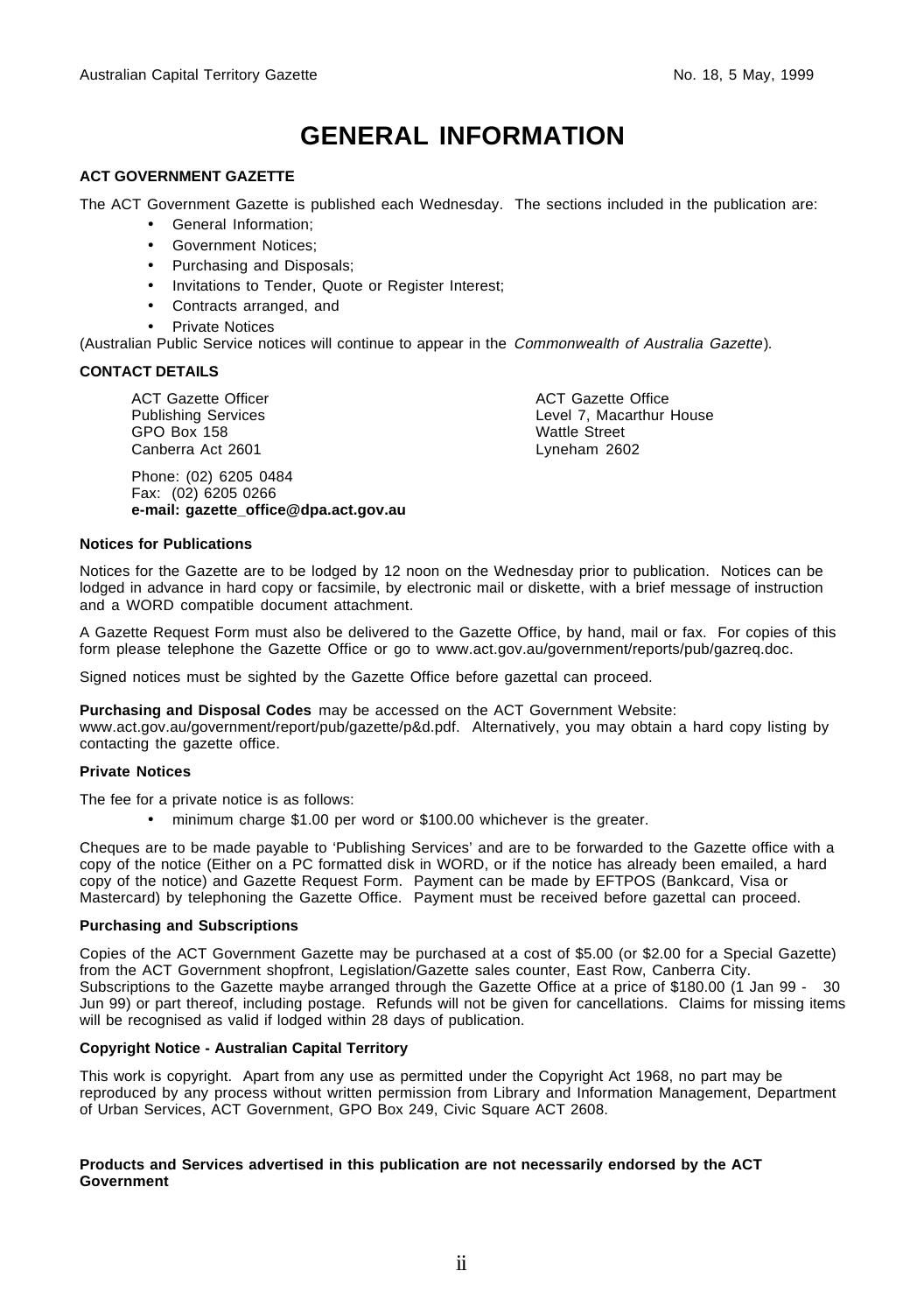# **GOVERNMENT NOTICES**

#### <span id="page-2-0"></span>NOTIFICATION OF THE MAKING OF AN INSTRUMENT

NOTICE is hereby given that the undermentioned Instrument of the Australian Capital Territory has been made. Copies of the Instrument may be purchased from Publishing Services, Legislation and Sales Counter, ACT Government Shopfront, Corner of City Walk and East Row Canberra City ACT 2601.

| Act under which<br><b>Description of Instrument</b><br>Instrument made |                                                                                                          | Number and year of<br><b>Instrument</b> |  |
|------------------------------------------------------------------------|----------------------------------------------------------------------------------------------------------|-----------------------------------------|--|
| Land (Planning and<br>Environment) Act 1991                            | Appointment of Geoffrey Alan<br>James Butler to be Deputy<br>Chairperson of the ACT<br>Heritage Council. | No. 80 of 1999                          |  |
| Land (Planning and<br>Environment) Act 1991                            | Appointment of Weeks White<br>to be a member of the ACT<br>Heritage Council.                             | No. 81 of 1999                          |  |
| Motor Traffic Act 1936                                                 | Determination of Parking<br>Charges (Voucher parking).                                                   | No. 82 of 1999                          |  |
| <b>Taxation Administration Act</b><br>1999                             | Scale of allowances for<br>expenses of witnesses for the<br>purpose of subsection 82(5).                 | No. 83 of 1999                          |  |
| <b>Public Place Names Act</b><br>1989                                  | Determination of<br>nomenclature in the Division of<br>Nicholls.                                         | No. 84 of 1999                          |  |
| Justices of the Peace Act<br>1989                                      | Appointment of Justices of the<br>Peace.                                                                 | No. 85 of 1999                          |  |
| Agents Act 1968                                                        | Appointment of Peter<br>Lawrence Crowley as member<br>and Chair of the Agents<br>Board.                  | No. 86 of 1999                          |  |

#### **CORRIGENDUM**

In Weekly Gazette No. 17, dated 28 April 1999 under the Notification of the making of an Instrument, page 210, the Act under which the Instrument No. 79 of 1999 is made should read **Water Resources Act 1998**.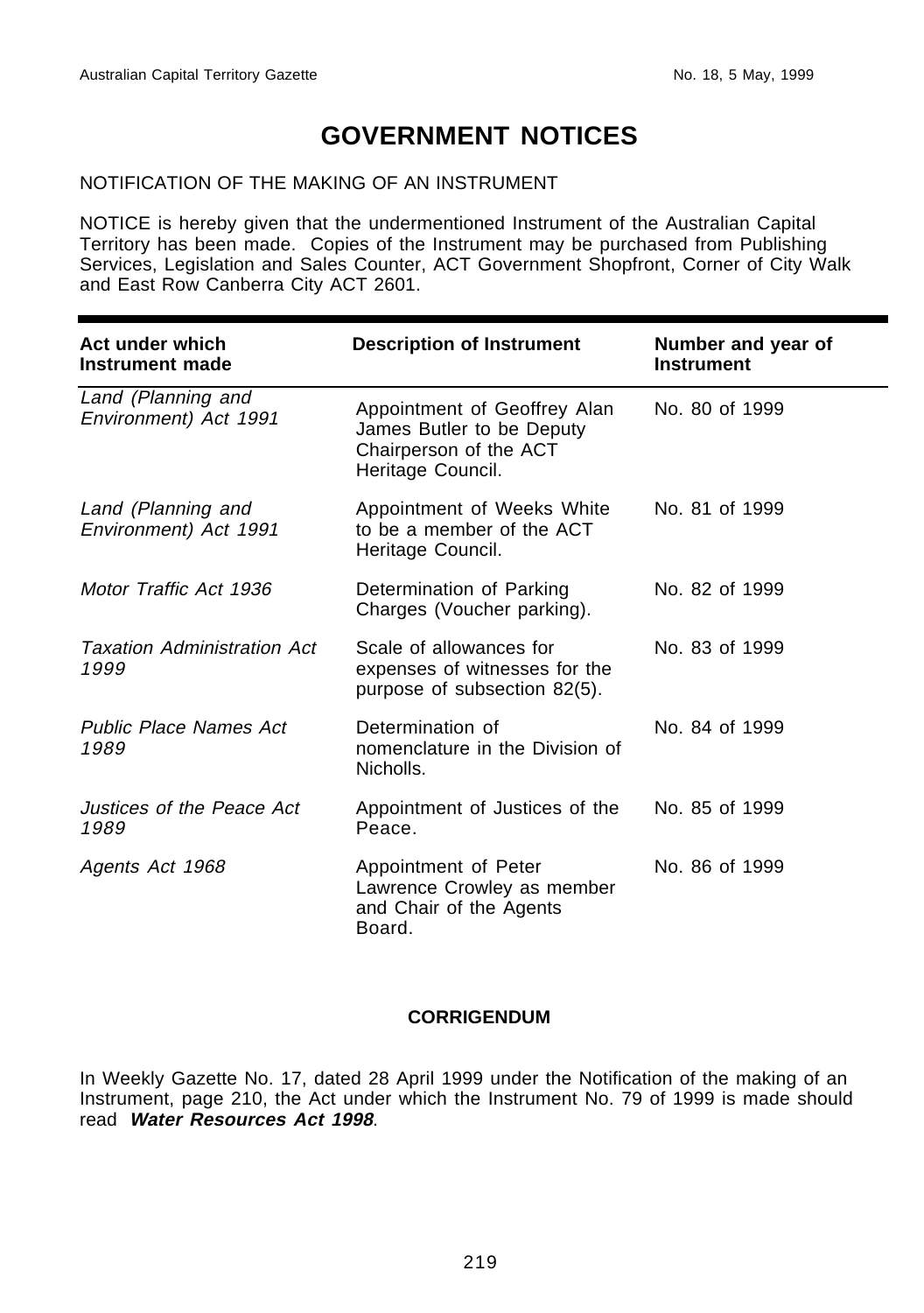

#### **AUSTRALIAN CAPITAL TERRITORY**

#### **PUBLIC PLACE NAMES ACT 1989**

#### **INSTRUMENT NO. 84 OF 1999**

Pursuant to section 4 of the Public Place Names Act 1989, I determine the names of the public places that are Territory Land as specified in the attached Schedule and as indicated on the attached map.

Dated the twenty-second day of April 1999.

**LINCOLN JAMES HAWKINS** Delegate of the Minister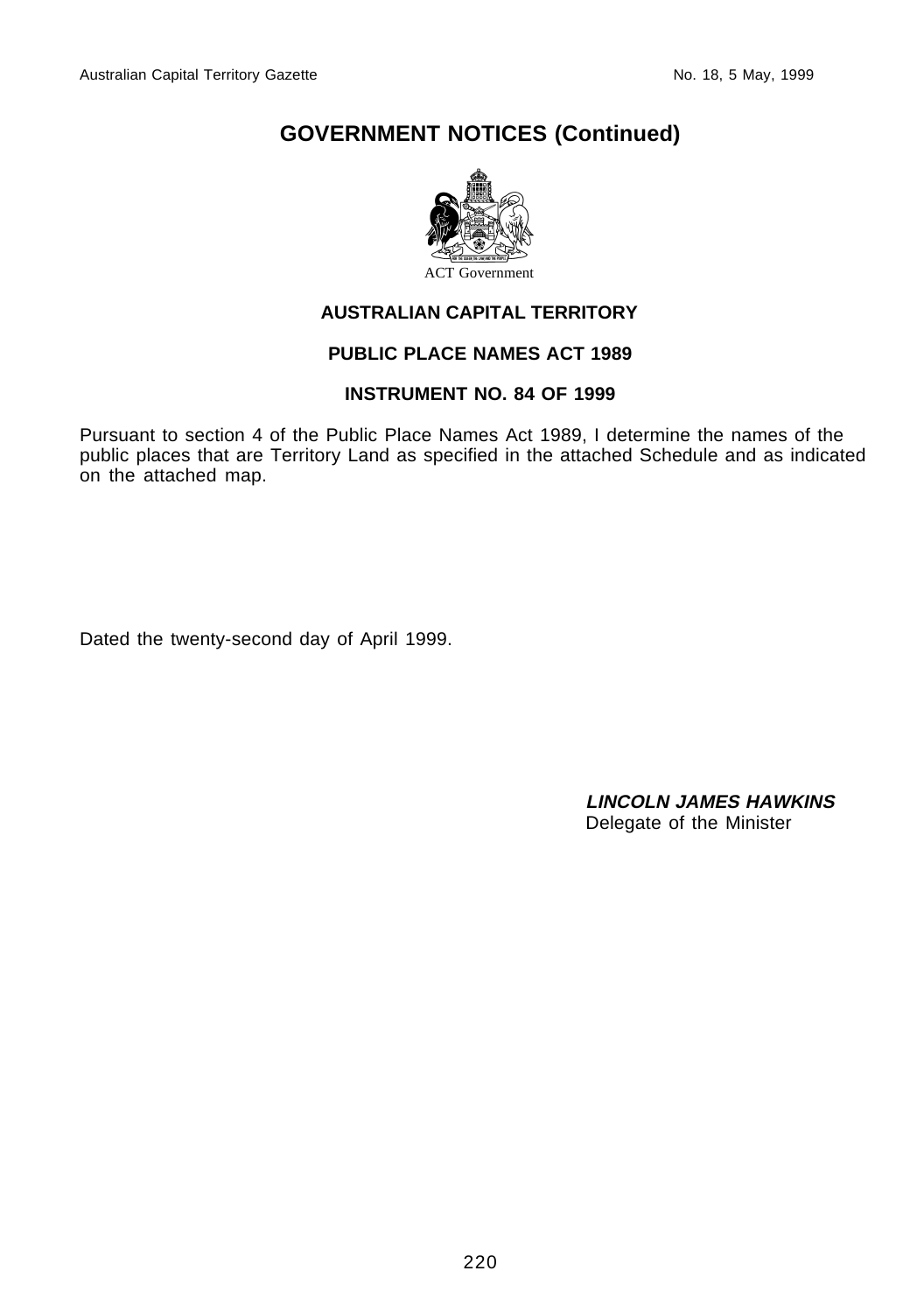#### **SCHEDULE**

#### **STREET NOMENCLATURE**

#### **Division of Nicholls: Australian Sportsmen and Sportswomen**

| <b>NAME</b>    | <b>ORIGIN</b>                      | <b>SIGNIFICANCE</b>                                                                                                                           |
|----------------|------------------------------------|-----------------------------------------------------------------------------------------------------------------------------------------------|
| Wendy Ey Place | Wendy Ey (1938-1997)               | Athlete, administrator, academic, author<br>and feminist, Victorian sprint and hurdles<br>champion and Commonwealth Games<br>medalist (1958). |
| Dive Place     | Mollie Dive OAM<br>$(1913 - 1997)$ | Test Cricketer. Represented Australia as<br>Captain in seven Tests. Awarded the OAM<br>for services to cricket and hockey in 1986.            |

 ............................. Delegate's Initials

This is Page One of the Schedule to the Instrument signed by the Delegate of the Minister on the twenty-second day of April 1999.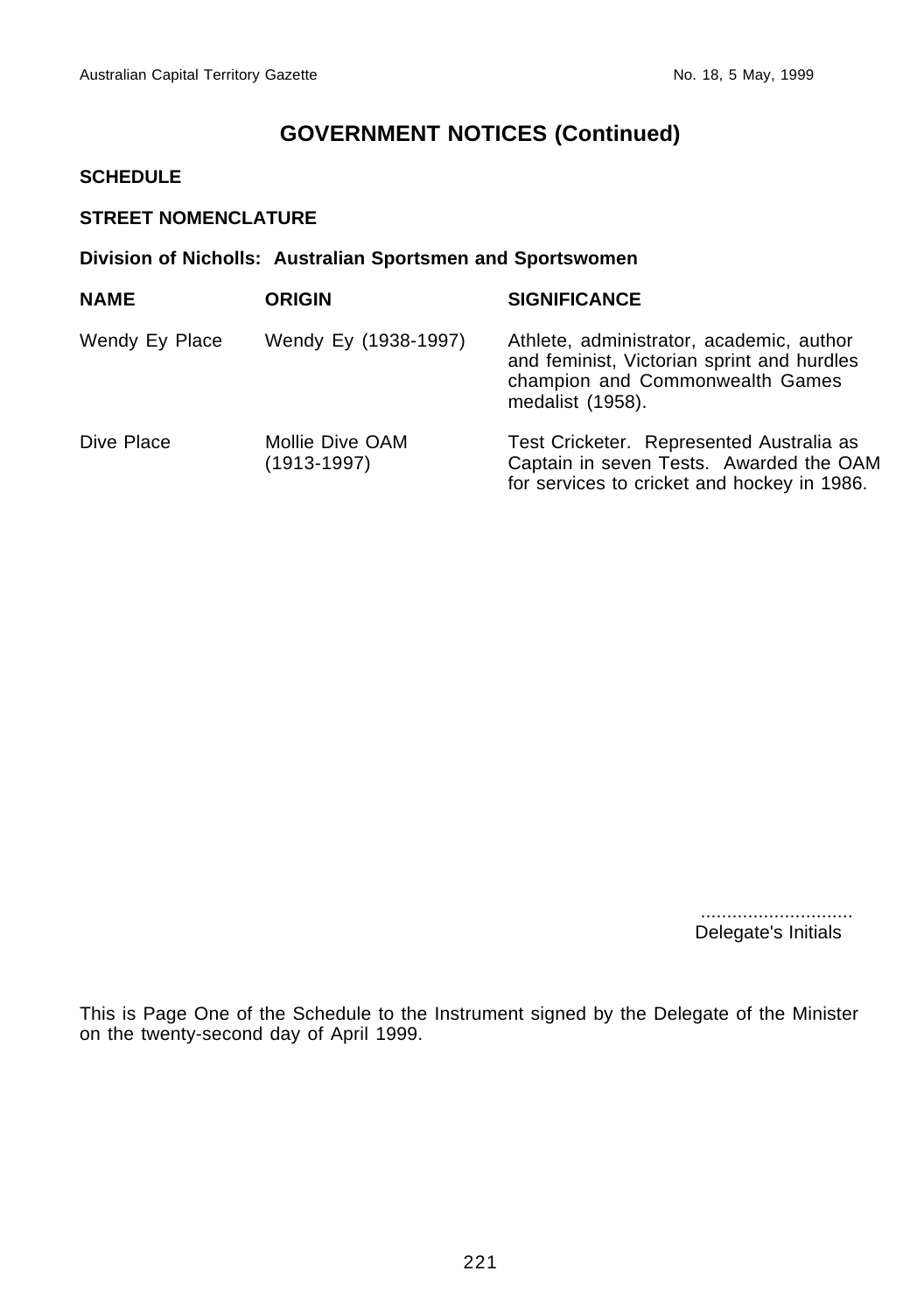

# **DIVISION OF NICHOLLS**

Delegate's Initials

This is Page Two of the Schedule to the Instrument signed by the Delegate of the Minister on<br>  $\frac{220 \text{ eV}}{2}$  and<br>  $\frac{1999}{2}$  $2200$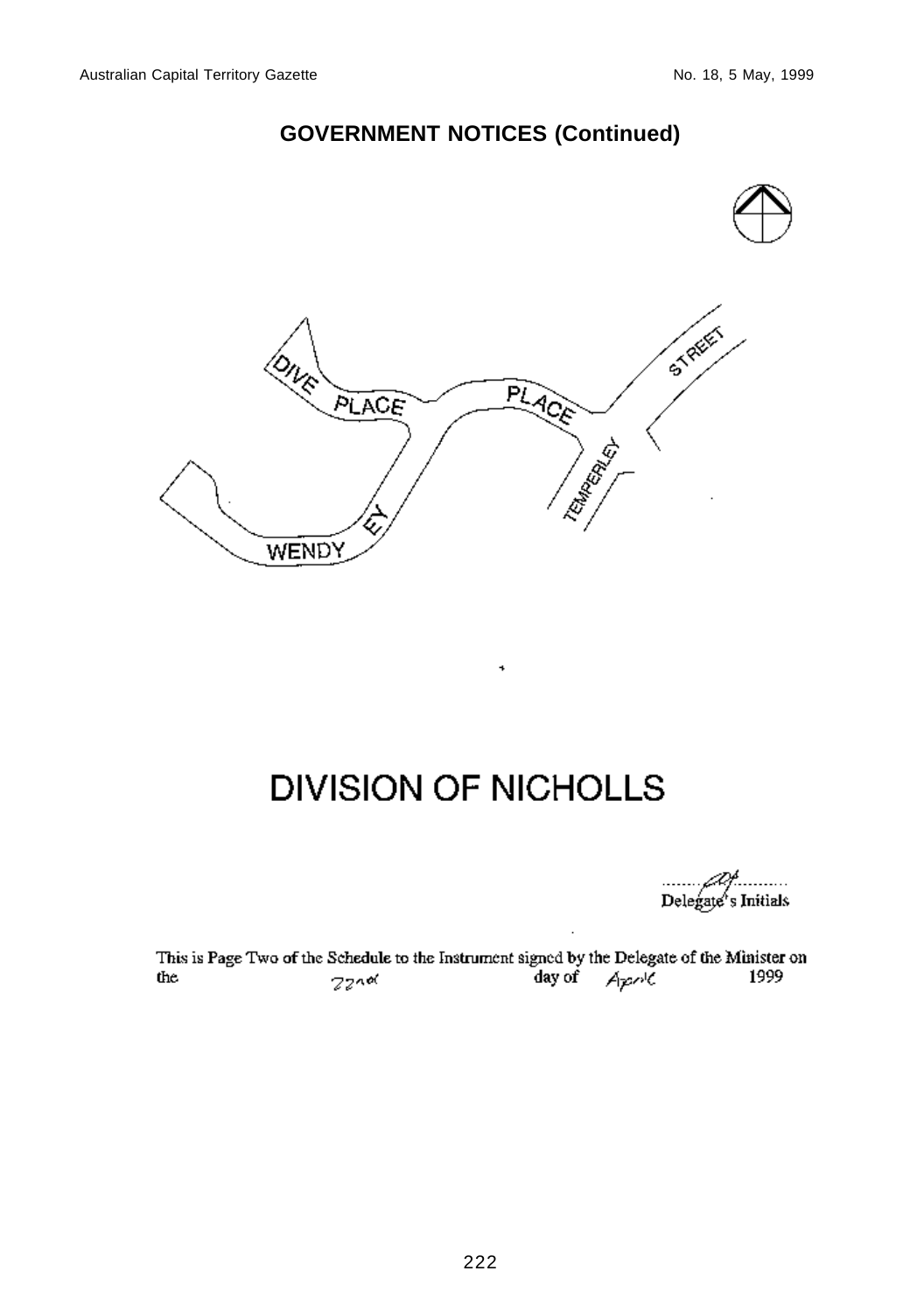#### **AUSTRALIAN CAPITAL TERRITORY**

#### **PUBLIC PLACE NAMES ACT 1989**

#### **INSTRUMENT NO. 84 OF 1999**

#### **EXPLANATORY STATEMENT**

The Public Place Names Act 1989 provides for the naming of divisions and public places and, in particular, section 4 empowers the Minister, by notice published in the Gazette, to determine the name of a division or public place.

Pursuant to section 5 of the Administration Act 1989, the Minister has delegated the power under the Public Place Names Act 1989 to name a division or public place to the Executive Director, Planning and Land Management, Department of Urban Services.

The attached Schedule to the Instrument, together with the accompanying map, details the names, origins and significance of the new street names in the Division of Nicholls.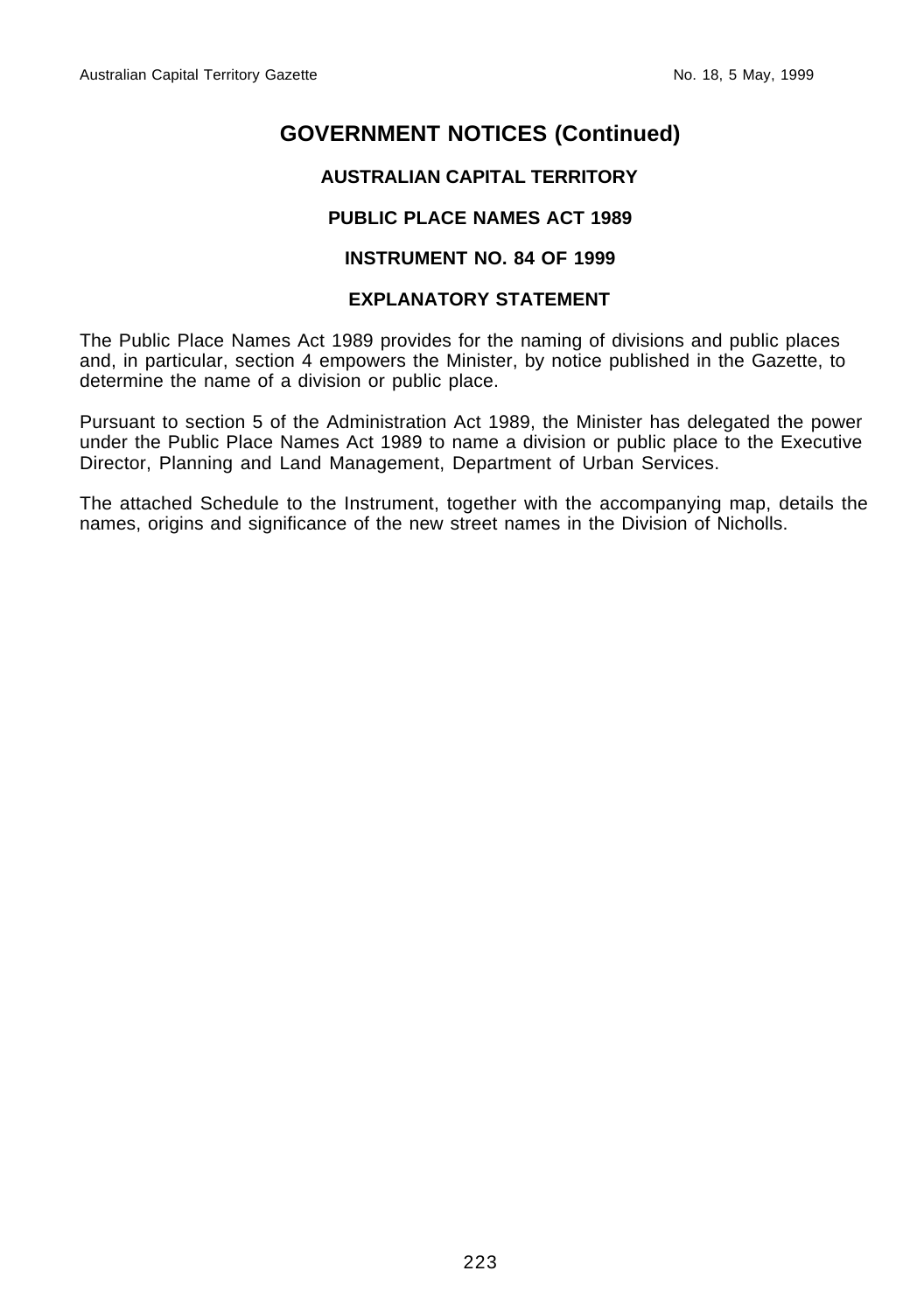#### **DEPARTMENT OF URBAN SERVICES**

#### **ENVIRONMENT ACT, ENVIRONMENT PROTECTION**

#### **AUSTRALIAN CAPITAL TERRITORY**

#### **ENVIRONMENT PROTECTION ACT 1997**

#### **ENVIRONMENT PROTECTION AGREEMENTS**

Notice is hereby given that under Section 41 of the Environment Protection Act 1997, environment protection agreements to conduct activities have been reached with the organisations set out below:

| Organisation                     | <b>Brief Description</b><br>of Activity | Location                         |  |
|----------------------------------|-----------------------------------------|----------------------------------|--|
| Pendon Constructions Pty Ltd     | Construction<br>Evatt                   | 51 Carlile St                    |  |
| Waterland Pty Ltd                | Construction<br><b>Fyshwick</b>         | 1/61 Tennant St                  |  |
| Kappelle Pty Ltd                 | Construction<br><b>HALL</b>             | 4 Church Lane, Via Barton Hwy    |  |
| <b>Baulderstone Hornibrook</b>   | Construction<br>Manuka                  | Suite 1, Level 1 Endeavour House |  |
| Lemezina Brothers                | Construction<br><b>PALMERSTON</b>       | 46 Weddin Cct                    |  |
| Mogdon Investment Pty Ltd        | Construction<br><b>AMAROO</b>           | Unit 1, 51 Sandover Circuit      |  |
| Providence Constructions Pty Ltd | Construction<br>CALWELL                 | 3 O'Connor Circuit               |  |
| Bisa Developments Pty Ltd        | Construction<br><b>GRIFFITH</b>         | Suite 1, 16 Bougainville St      |  |
| Irwin & Hartshorn Pty Ltd        | Construction<br>HUME                    | 12 Anderson Place                |  |
| <b>Contour Constructions</b>     | Construction<br><b>EVATT</b>            | 12 Kellaway St                   |  |

A copy of the environment protection agreements is available for public inspection, during business hours, at the office of the Environment Management Authority, Level 2, South Wing, Macarthur House, Wattle Street Lyneham ACT.

Dated the twenty-seventh day of April 1999

**B. Wilkinson for G. Croston** Environment Management Authority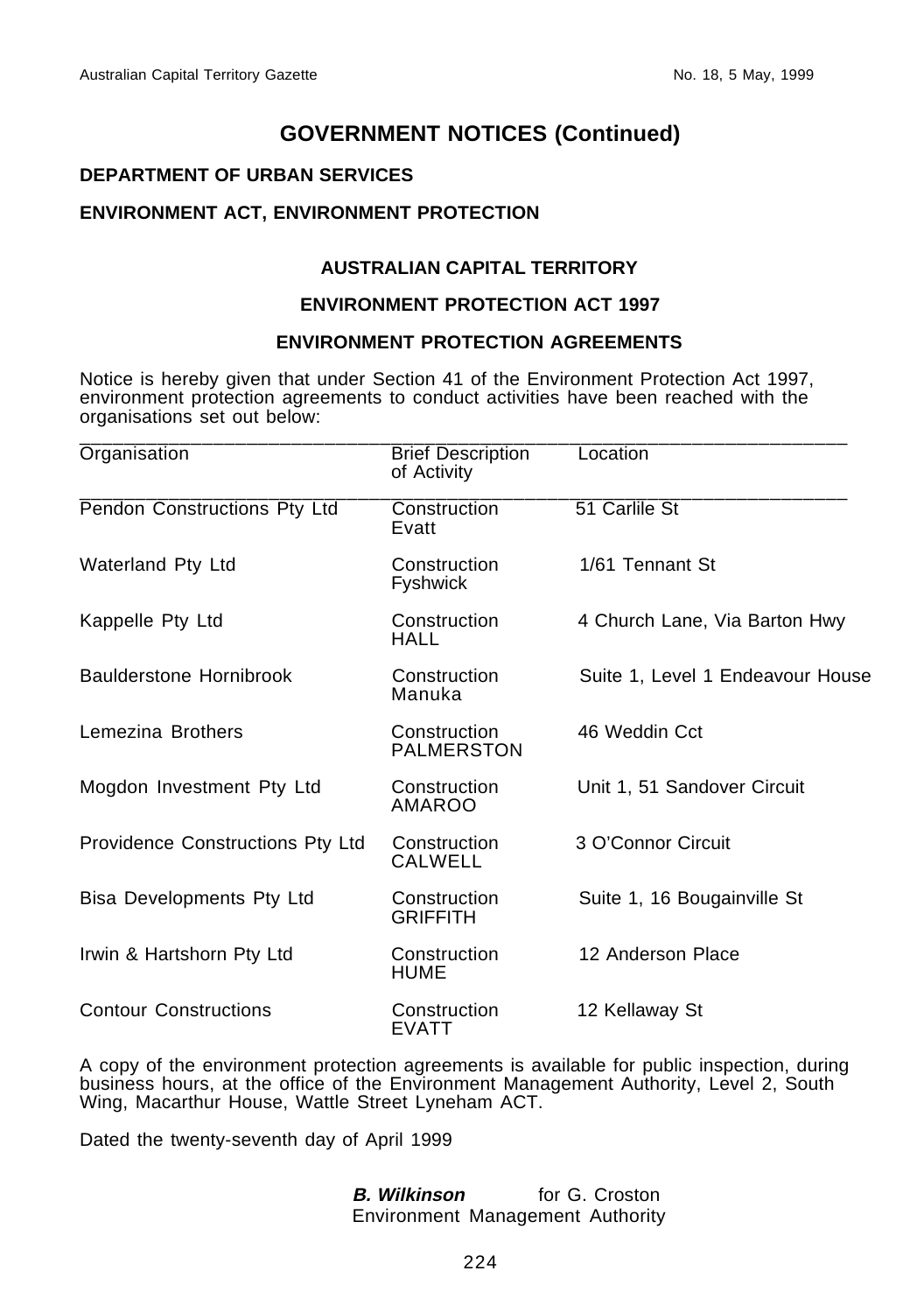#### **ENVIRONMENT ACT, ENVIRONMENT PROTECTION**

#### **AUSTRALIAN CAPITAL TERRITORY**

#### **ENVIRONMENT PROTECTION ACT 1997**

#### **APPLICATIONS FOR AN ENVIRONMENTAL AUTHORISATION**

Notice is hereby given that under Section 48 of the Environment Protection Act 1997, environmental authorisation applications to conduct activities have been received from the organisations set out below:

\_\_\_\_\_\_\_\_\_\_\_\_\_\_\_\_\_\_\_\_\_\_\_\_\_\_\_\_\_\_\_\_\_\_\_\_\_\_\_\_\_\_\_\_\_\_\_\_\_\_\_\_\_\_\_\_\_\_\_\_\_\_\_\_\_\_\_\_\_\_\_\_

| Organisation                                  | <b>Brief Description</b><br>of Activity | Location                                  |
|-----------------------------------------------|-----------------------------------------|-------------------------------------------|
| <b>ACTEW Corp Pty Ltd</b>                     | Sewage Treatment                        | Stockdill Drive<br>Holt                   |
| WJ Gibbs and Co Pty Ltd                       | <b>Stock Sales Yard</b>                 | Block 187JD<br>Mountain Rd<br>Oaks Estate |
| Advantage Petroleum Pty Ltd Petroleum Storage |                                         | 16 Ipswich St<br><b>Fyshwick</b>          |
| Barry Petroleum Pty Ltd                       | Petroleum Storage                       | 11 Barrier St<br>Fyshwick                 |
| Abroray Pty Ltd                               | Petroleum Storage                       | 15 Barrier St<br>Fyshwick                 |
| <b>BP</b> Australia                           | Petroleum Storage                       | 17 Barrier St<br>Fyshwick                 |

Under Section 48(1) of the Environment Protection Act 1997, any person who wishes to make a written submission to the Environment Management Authority concerning the above applications may do so within 15 working days after the date of the notice. Submissions should be addressed to:

> Environment Management Authority PO Box 144 Lyneham ACT 2602

and must be received by 5.00 pm on Friday, 21 May 1999

Copies of the applications may be obtained from the Environment Management Authority by telephoning the Environment ACT Helpline on (02) 6207 9777 or at Level 2, South Wing, Macarthur House, Wattle Street Lyneham ACT.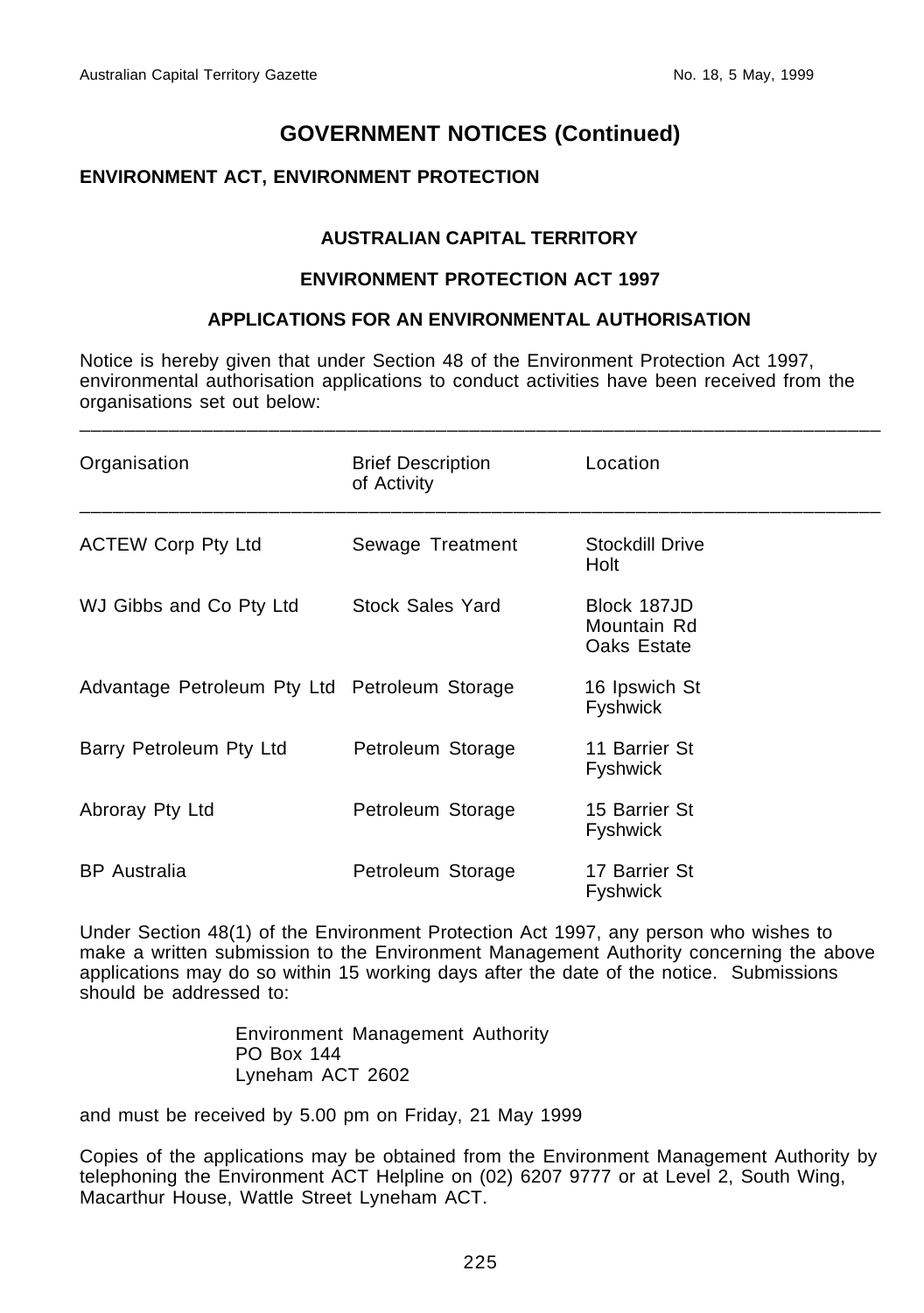# **NOTICES**

# <span id="page-9-0"></span>**TJURBAN**<br>**ASERVICES**

#### **Australian Capital Territory Government Legislative Information on CDROM**

The ACT Government's Publishing Services is pleased to announce its holdings of **ACT Gazettes**, **Bills with Explanatory Memoranda**, and **Disallowable Instruments** are now available on CDROM.

#### **Get 30,000 pages of documents on 19 CDROMs, and save 90% of the original purchase price.**

#### **Save over \$9,000, save on storage space, improve access, reduce damage and loss**

Each CDROM contains all Gazettes, Instruments or Bills published during the year. They are stored as PDF files,with each CDROM containing a Netscape based searchable index, a copy of Netscape V4 and Adobe Acrobat Reader. No special installation required. Suitable for pcs operating Windows 3.1, 95, 98 or NT.

Each CDROM retails for only \$50, with 10% discount for a full set of Bills, Gazettes or Instruments, and a full 20% discount for a full set of all CDROMs, when purchased at the same time.

- ACT Gazettes and Special Gazettes are available from the commencement of Self Government (1989) to the end of 1998 (10 CDROMs)
- Disallowable Instruments are available from 1994 to 1998 inclusive (5 CDROMs)
- Bills and Explanatory Memoranda are available from 1995 to 1998 inclusive (4 CDROMs)

More information contact:

**ACT Government Publishing & Shopfront Services Level 7 Macarthur House 12 Wattle Street, Lyneham ACT 2603 PO Box 158, CANBERRA ACT 2601 Ph: (02) 6205 0202 Fax: (02) 6205 0266 gazette\_office@dpa.act.gov.au www.publishing.act.gov.au**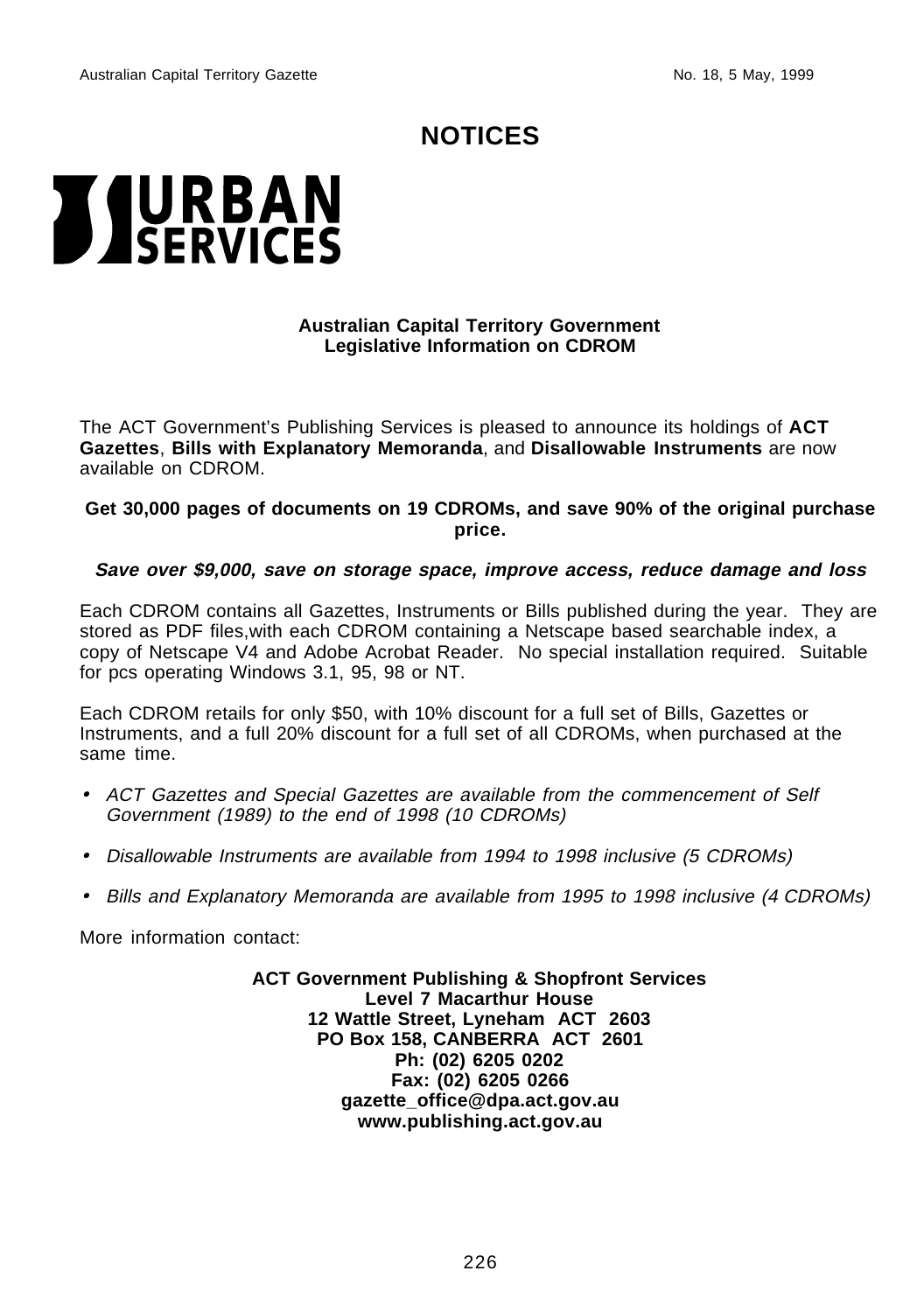# **NOTICES (Continued)**

#### **Order your CDROM Titles here**

| <b>TITLE</b>                                                            | <b>PRICE per</b><br><b>CDROM</b> | 10%<br><b>DISCOUNT</b><br><b>PRICE FOR</b><br><b>SET</b> | <b>QUANTITY</b><br>(write here) | $COST($ \$)<br>(write here) |
|-------------------------------------------------------------------------|----------------------------------|----------------------------------------------------------|---------------------------------|-----------------------------|
| <b>ACT GAZETTES</b><br>(Includes all Weekly<br><b>Special Gazettes)</b> |                                  |                                                          |                                 |                             |
| 1989 Gazettes                                                           | \$50                             |                                                          |                                 |                             |
| 1990 Gazettes                                                           | \$50                             |                                                          |                                 |                             |
| 1991 Gazettes                                                           | \$50                             |                                                          |                                 |                             |
| 1992 Gazettes                                                           | \$50                             |                                                          |                                 |                             |
| 1993 Gazettes                                                           | \$50                             |                                                          |                                 |                             |
| 1994 Gazettes                                                           | \$50                             |                                                          |                                 |                             |
| 1995 Gazettes                                                           | \$50                             |                                                          |                                 |                             |
| 1996 Gazettes                                                           | \$50                             |                                                          |                                 |                             |
| 1997 Gazettes                                                           | \$50                             |                                                          |                                 |                             |
| 1998 Gazettes                                                           | \$50                             |                                                          |                                 |                             |
| <b>FULL SET of</b>                                                      |                                  | \$450                                                    |                                 |                             |
| <b>ACT GAZETTES</b>                                                     |                                  |                                                          |                                 |                             |
|                                                                         |                                  |                                                          |                                 |                             |
| <b>ACT BILLS (Includes</b>                                              |                                  |                                                          |                                 |                             |
| Explanatory                                                             |                                  |                                                          |                                 |                             |
| Memoranda)                                                              |                                  |                                                          |                                 |                             |
| <b>1995 Bills</b>                                                       | \$50                             |                                                          |                                 |                             |
| 1996 Bills                                                              | \$50                             |                                                          |                                 |                             |
| 1997 Bills                                                              | \$50                             |                                                          |                                 |                             |
| 1998 Bills                                                              | \$50                             |                                                          |                                 |                             |
| FULL SET of                                                             |                                  | \$180                                                    |                                 |                             |
| <b>BILLS</b>                                                            |                                  |                                                          |                                 |                             |
|                                                                         |                                  |                                                          |                                 |                             |
| <b>DISALLOWABLE</b><br><b>INSTRUMENTS</b>                               |                                  |                                                          |                                 |                             |
| 1994 Instruments                                                        | \$50                             |                                                          |                                 |                             |
| 1995 Instruments                                                        | \$50                             |                                                          |                                 |                             |
| 1996 Instruments                                                        | \$50                             |                                                          |                                 |                             |
| 1997 Instruments                                                        | \$50                             |                                                          |                                 |                             |
| 1998 Instruments                                                        | \$50                             |                                                          |                                 |                             |
| FULL SET of<br><b>INSTRUMENTS</b>                                       |                                  | \$225                                                    |                                 |                             |
|                                                                         |                                  |                                                          |                                 |                             |
| <b>FULLSET of ALL</b><br><b>CDROMs (\$760)</b>                          |                                  |                                                          |                                 |                             |
|                                                                         |                                  |                                                          |                                 |                             |
| <b>TOTAL</b>                                                            |                                  |                                                          |                                 |                             |